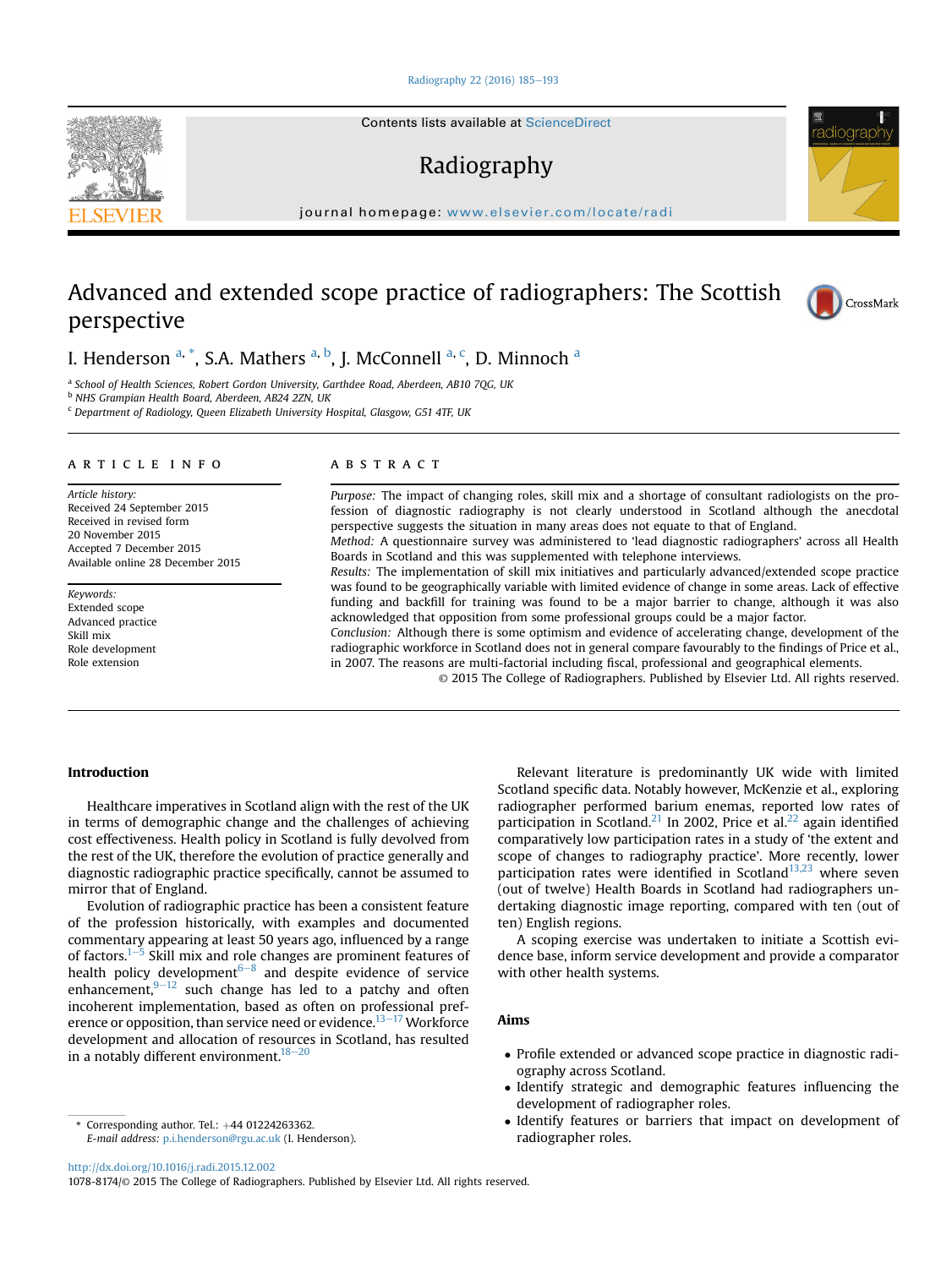## Method

Job specific questionnaires were distributed to: 1). Lead radiographers identified as having an operational management role within each imaging department throughout Scotland. For the purposes of this study, a lead radiographer is defined as a 'superintendent' or manager with operational responsibility for a service. They were contacted by title and the covering letter carried contextual information to confirm the correct recipient and enable identification of situations where they carried responsibility for more than one department thus avoiding duplicated returns. 2). Strategic managers with overarching Health Board responsibility for an imaging service. Strategic managers were identified by name through direct contact with Health Boards. There were two phases; a quantitative questionnaire survey and qualitative semi-structured telephone interviews.

Phase 1: A questionnaire was administered to participants throughout Scotland between July and November 2013. Elements of the questionnaire were designed with regard to the work of Price et al. $13$  in order to facilitate possible future comparability and commonality of terms. The questions comprised a selection of closed and semi-structured questions providing quantitative data supported by contextual comment. Piloting was carried out by a group of lead radiographers in England. Questionnaires were distributed by post in recognition of variable IT arrangements on clinical sites. The questionnaire included a link to a web based electronic version for those who preferred to respond in this way.

The sample included NHS acute and community hospitals  $(n = 103)$  and private hospitals  $(n = 8)$ . Questionnaire included a coded reference with unique identifier.

Phase 2: All stage 1 participants were invited to take part in a semi-structured telephone interview to explore questionnaire responses in more detail. In total, eight participants (3 Urban and 5 Remote and Rural) agreed to take part and they were all subsequently interviewed. An interview schedule was developed based on key issues arising from the questionnaire responses.  $24,25$  These were implementation of advanced practice; conceptualising skill mix; national health strategy; staff training; terms and conditions and looking to the future. Participants were provided with a transcript of their interview to confirm accuracy of the content.

#### Ethical implications

For a study of this type, NHS REC approval was not required for research involving NHS staff, however as this was a multi-centred study, R&D approval was required from each site taking part. This was obtained through the Scottish Network of Clinical Effectiveness Managers. Additionally, the study was approved by the Robert Gordon University Research and Enterprise Services, Ethics Subcommittee.

## Data analysis

Structural and procedural data only from the study is considered in the following analysis.

Phase 1: Quantitative analysis was primarily descriptive and presented in tabular form. Fisher's Exact Test was however used to compare the presence of advanced practice in urban with remote and rural hospitals ( $P < 0.05$ ). The data were managed and analysed using SPSS<sup>®</sup> v21.

Phase 2: The recorded interviews were transcribed and anonymised. The data analysis was based on the fivefold process recommended by Pope et al.<sup>26</sup>; 1) familiarisation; 2) identifying a thematic framework; 3) indexing; 4) charting and mapping; and 5) interpretation

## Results

Questionnaires were distributed to lead radiographers in hospitals throughout Scotland ( $N = 111$ ). There were returns from a total of 42 hospitals. Forty of the questionnaires (21 urban and 19 rural) were completed, providing a disappointing, though usable response rate of 36% ( $n = 40/111$ ). To encourage response, reminders were sent out on two occasions and the deadline was extended for two weeks. Twelve of the fourteen Health Board areas were represented in the responses.

## Practice areas

Breakdown of radiographers with staff gradings and working profiles are given in Table 1. Notable points are: 6.5% of practitioner posts are graded in band 7; 17% of advanced practitioner posts are in band 6.

## Radiographer roles

A total of 226 radiographers carried out an abnormality highlighting system with 24 participating in an abnormality commenting system. Nine radiographers were described as carrying out hot reporting of Accident and Emergency images (A&E), and 21 carried out cold reporting. Other roles carried out are shown in [Table 2.](#page-2-0)

## Diagnostic ultrasound

Sonographers are defined here as radiographers holding a postgraduate qualification in ultrasound. Areas in which sonographers provide a service and their reporting procedures in [Table 3.](#page-2-0) Sonographers predominantly report independently of radiologists, although there are instances of double checking and check box type procedures.

Ultrasound was widely described as an established area of advanced practice for radiographers. 'Ultrasound only, that's been recognised', (21,RR), with funding available 'for ultrasound University based courses and work place training (20,U).

#### Onward referral

Fourteen sites stated that sonographers referred patients for further imaging, mainly following abdominal ultrasound. In six sites radiographers could refer patients for DEXA scanning following skeletal trauma.

## Reporting by radiographers

Data collected related to radiographers with a formal postgraduate qualification, indicating areas of reporting carried out, whether they produced reports independent of radiologists ([Table 4\)](#page-3-0), and the reported percentage of total reporting workload

| Table 1                                                                         |
|---------------------------------------------------------------------------------|
| Radiographer numbers and pay gradings as described by respondents ( $n = 40$ ). |

| Role title/level          |     |   | AfC banding    |    |     |     |    |    |    |
|---------------------------|-----|---|----------------|----|-----|-----|----|----|----|
|                           |     | κ | $\overline{4}$ | 5. | 6   | 7   | 8a | 8h | 8с |
| Practitioner/radiographer | P/T |   |                | 25 | 133 | -12 |    |    |    |
|                           | F/T |   |                | 39 | 103 | 9   | 1  |    |    |
| Advanced practitioner     | P/T |   |                |    | 5   | 18  |    |    |    |
|                           | F/T |   |                |    | 6   | 28  | 6  |    |    |
| Consultant practitioner   | P/T |   |                |    |     |     |    |    |    |
|                           | F/T |   |                |    |     |     |    |    |    |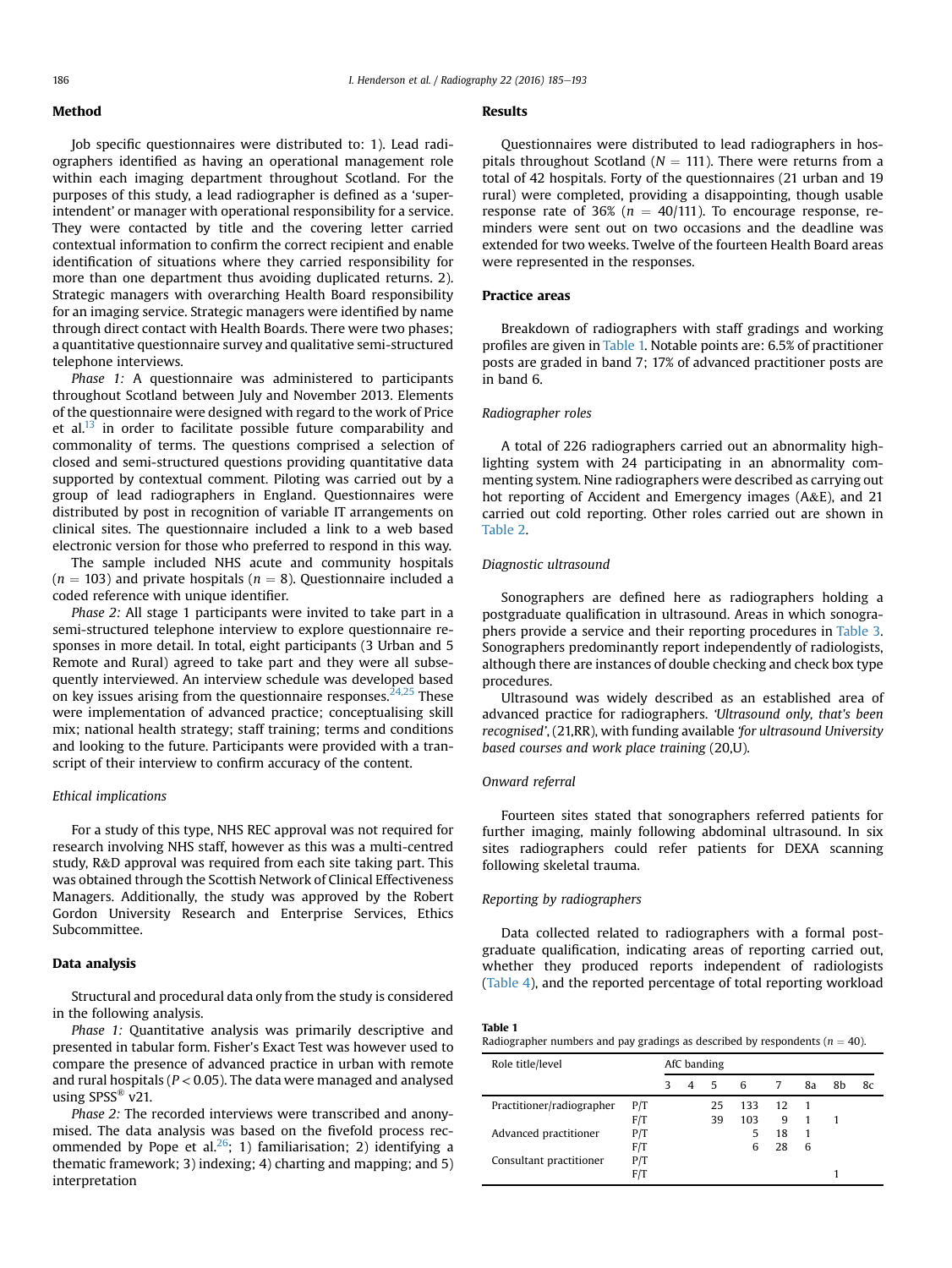<span id="page-2-0"></span>Roles undertaken by radiographers as described by respondents.

| Roles                                             | No. of practitioners |
|---------------------------------------------------|----------------------|
| Departmental audit                                | 159                  |
| Part of advanced trauma life support/resus team   | $\mathcal{L}$        |
| Perform intravenous injection cannulation         | 152                  |
| Supplementary prescribing                         |                      |
| Contracted research role greater than 0.2 wte     | O                    |
| Contracted clinical education role above 0.2 wte: |                      |
| Undergraduate students                            | 74                   |
| Post-graduates                                    | 18                   |
| Assistant practitioners                           | 32                   |
| CPD for radiology dept staff                      | 67                   |
| CPD for radiology SPRs                            | 9                    |
| Others: including medical students, nurses.       | 24                   |
| Radiographer led <sup>a</sup> IVU                 | 11                   |
| Reporting IVU's                                   | O                    |
| Radiographer led <sup>a</sup> CT scans            | 5                    |
| Reporting CT scans                                | O                    |
| Radiographer led <sup>a</sup> MRI                 | $\Omega$             |

<sup>a</sup> Radiographer led means radiographers complete that type of procedure within a given protocol without radiologist input during the examination.

undertaken by reporting radiographers [\(Table 5](#page-3-0)). There is a wide scope of practice underway, though in some areas there are only single instances, eg. barium swallow, CT brain and stroke, chest.

A variety of reasons were given for radiographers taking on reporting:

'after a radiography review (radiographers) suggested reporting as there was no radiologist on site…… we wanted a piece of paper to say we were doing it legitimately' (47,RR). And; 'in the beginning it was a fight as there was a lot of resistance, but finally the radiographer was able to do the course with rigorous controls put in place that are still adhered to, despite being in place for a number of years' (103,U).

#### Evidence of service improvement

Firm evidence of service improvement was seldom described, however; 'our bone age waiting times were sometimes  $2-3$  months, now it is done in 2-3 days' (20,U). Comments were mainly anecdotal; 'anything that speeds up treatment and diagnosis must improve the quality of care' (47,RR). And; 'carrying out IV injections makes the throughput faster, less hanging around for the patient as you wait for a radiologist' (108,U).

Others were more forthright; 'without advanced practice the service would not have been able to cope, we just wouldn't have been able to deliver a service at all' (103,U); 'developing the skills of radiographers absolutely gives you more capacity, we are very cost effective and as long as they [radiographers] have proper training and adequate support for the role it gives patients access to a service and diagnosis, and the care they require' (57,RR).

'Advanced practice' was described as; 'increasing job satisfaction and staff morale' (21,R). One interviewee stated; 'thoroughly enjoying being able to report and having the confidence to report, broadens the outlook and increases your standing in the hospital (47,RR). Another added; 'I do feel they respect me when they come and ask me and we look at films together' (27,RR). It was suggested advanced practice; 'had sharpened our practice because taking the responsibility [for the image] inevitably makes sure you are looking at things properly' (27,RR). It was also suggested that advanced practice is not for everyone; 'not all radiographers want to take on the added responsibility' (57,RR), but; 'the presence of advanced practice does aid retention of staff if there are training and role development opportunities' (57,RR).

| Type of provision and methods of sonographer <sup>3</sup> reporting as reported by respondents ( $n = 40$ ). Missing values indicate non response.<br>Table 3 |                    |                                |                |               |  |                |                                                                                                   |  |                     |             |
|---------------------------------------------------------------------------------------------------------------------------------------------------------------|--------------------|--------------------------------|----------------|---------------|--|----------------|---------------------------------------------------------------------------------------------------|--|---------------------|-------------|
| Type of report procedure used                                                                                                                                 |                    | Type of ultrasound examination |                |               |  |                |                                                                                                   |  |                     |             |
|                                                                                                                                                               | pregnancy<br>Early | Obstetrics Nuchal              | thickness head |               |  | parts          | Neonatal Gynaecology Abdominal Transrectal Small Vascular Musculoskeletal Cardiac Breast Contrast |  | examinations blocks | Nerve Other |
| Sonographer completed form or tick<br>Ares in which a service is provided<br>chart                                                                            |                    | $\propto$                      |                |               |  | $\overline{9}$ |                                                                                                   |  |                     |             |
| verified by another e.g. radiologist<br>Sonographer completed form or tick<br>chart                                                                           |                    |                                |                |               |  |                |                                                                                                   |  |                     |             |
| Sonographer generated free text report<br>verified by another e.g. radiologist<br>verified by sonographer                                                     |                    |                                |                |               |  |                |                                                                                                   |  |                     |             |
| Sonographer generated free text report<br>verified by the sonographer                                                                                         |                    |                                |                | $\frac{6}{2}$ |  |                |                                                                                                   |  |                     |             |
|                                                                                                                                                               |                    |                                |                |               |  |                |                                                                                                   |  |                     |             |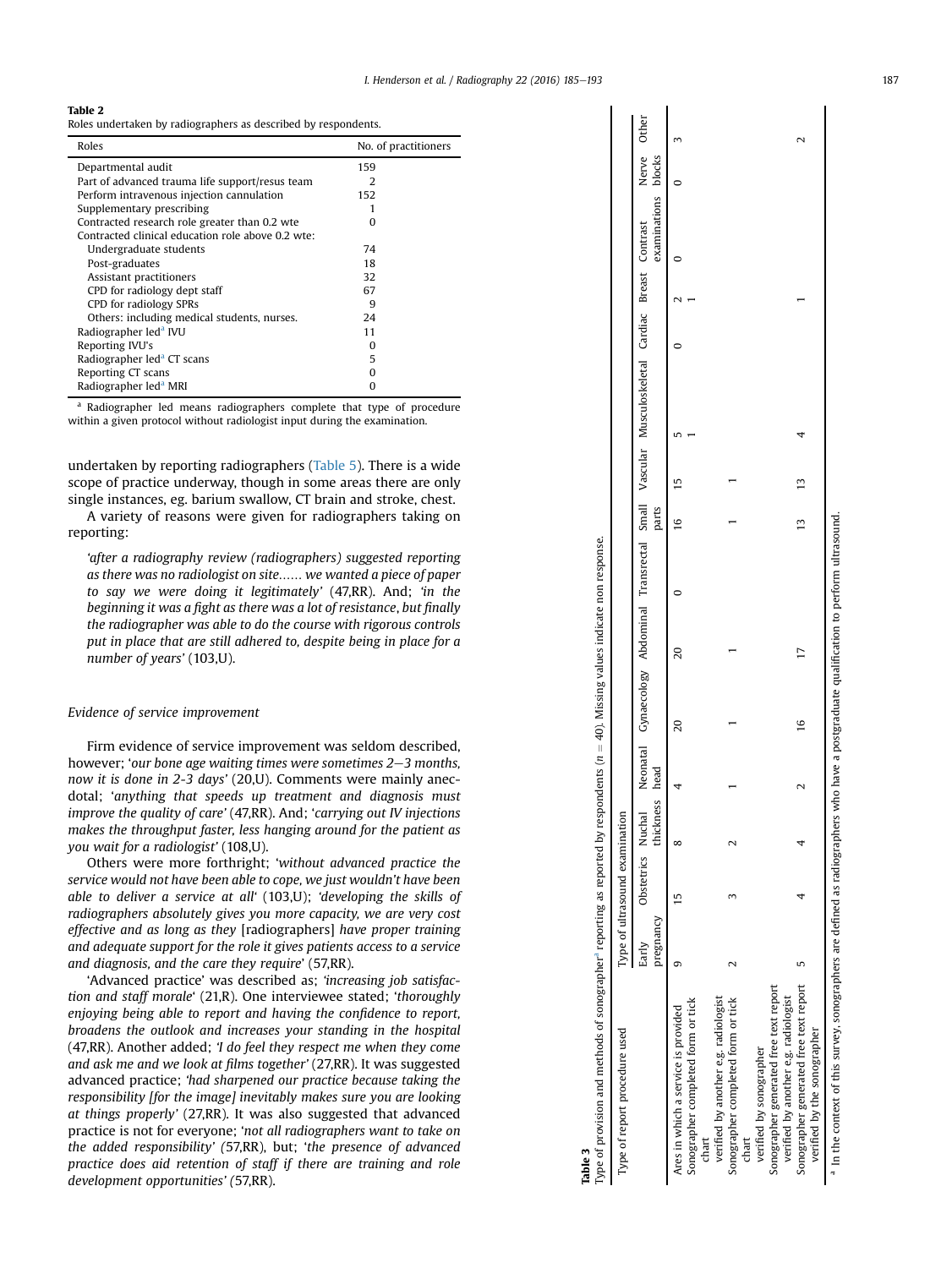<span id="page-3-0"></span>Number of departments where radiographers with a formal postgraduate reporting qualification produce written reports independent of a radiologist<sup>a</sup> ( $n = 40$ ).

| Area of reporting                                                            | No. of sites |     |                | How many radiographers? | Radiologist independent? |  |  |
|------------------------------------------------------------------------------|--------------|-----|----------------|-------------------------|--------------------------|--|--|
|                                                                              | NO.          | N/A | <b>YES</b>     |                         |                          |  |  |
| Appendicular skeleton radiographs                                            | 23           |     | 10             | 15                      | 9                        |  |  |
| Axial skeleton radiographs                                                   | 23           |     | 8              | 13                      |                          |  |  |
| Chest radiographs                                                            | 29           |     |                |                         |                          |  |  |
| Abdominal radiographs                                                        | 29           |     |                |                         |                          |  |  |
| Breast imaging                                                               | 21           |     | 3              | 5                       | 2                        |  |  |
| <b>IVU</b>                                                                   | 24           |     |                |                         |                          |  |  |
| Paediatrics                                                                  | 26           |     | 2              | 5                       |                          |  |  |
| Bone densitometry (DEXA)                                                     | 21           |     | $\overline{2}$ | $\overline{2}$          |                          |  |  |
| Barium meal                                                                  | 24           | 9   |                |                         |                          |  |  |
| Barium swallow                                                               |              |     |                |                         |                          |  |  |
| Barium enema                                                                 |              |     | 6              | $\overline{7}$          |                          |  |  |
| Venography                                                                   | 22           |     |                |                         |                          |  |  |
| Micturating cystography                                                      |              |     |                |                         |                          |  |  |
| Proctography                                                                 |              |     |                |                         |                          |  |  |
| Any other conventional<br>radiography or fluoroscopy<br>areas (please state) |              |     | 2              | 6                       | 2                        |  |  |
| CT Brain Trauma                                                              |              |     |                |                         |                          |  |  |
| CT Brain Stroke                                                              |              |     |                |                         |                          |  |  |
| CT other (please state)                                                      |              |     |                |                         |                          |  |  |
| <b>MRI IAMs</b>                                                              |              |     |                |                         |                          |  |  |
| MRI knee                                                                     |              |     |                |                         |                          |  |  |
| MRI spine (disc problems)                                                    |              |     |                |                         |                          |  |  |
| MRI other (please state)                                                     |              |     |                |                         |                          |  |  |
| e.g. Orbits check for pre MRI IOFB                                           |              |     |                |                         |                          |  |  |

<sup>a</sup> Radiologist independent means without radiologist confirmation of image content, but with radiologist to consult if necessary.

# Other roles

Six sites described radiographers taking on roles previously carried out by groups such as nurses and doctors. These included a fracture liaison service; palatograms and urodynamics; US guided neck FNAs, stereotactic breast biopsies; ultrasound examinations of the breast; breast care previously provided by nurses.

## Professional liaison

Participants were asked which professional groups had supported or obstructed developments ([Table 6\)](#page-4-0). Whilst radiologists are most likely to obstruct the development of radiographer roles, particularly into advanced practice, they are also more likely than not to support such developments. Resistance from radiologists was described; 'part of the argument against it was if they give reporting duties it would take some of the work away from radiologists and negate the argument for having another radiologist to support the service' (21,R).

Advanced practitioners see their role differently; 'reporting radiographers are really there as a support for radiologists aren't they?' (47,RR). One added; 'there is a financial issue here. Reporting radiographers are much cheaper than radiologists and if they can do the basic reporting it frees up the radiologist to take on more advanced techniques such as those in interventional radiology' (47,RR).

Another suggested; 'a bit of professional protectionism goes on as we extend our roles into things normally done by radiologists and is still in some areas resisted' (57,RR). 'I think it is more difficult for radiographers to extend their role possibly because doctors, Consultant surgeons/physicians possibly have a different relationship with nursing staff than consultant radiologists have with radiographers who many see as more technicians rather than clinicians' (57, RR). It was acknowledged that times and thoughts may be changing; 'there seems to be more willingness for recognition that radiographers could possibly contribute to an increase in service delivery' (27,R).

Participants were asked if having a radiographer in an advanced practitioner role made a difference to other staff. Benefits were indicated; 'especially in rural hospitals where there was little budget or opportunity for training' (21,R). 'Advanced practitioner 'mentorship' for the rest of the staff was especially beneficial for newly qualified radiographers'. (47RR). 'As I was a trained reporting radiographer I was able to do a red dot course right here. If I report on another radiographer's film, I may not be able to report it because it is not a good lateral or AP; a training opportunity exists to improve the quality of imaging within the department' (47,RR).

#### Table 5

Procedures in which radiographers report images and the approximate percentage of total workload they carry out.

| Procedural reporting                   | Yes | < 25% | 26-50% | 51-75% | >75% |
|----------------------------------------|-----|-------|--------|--------|------|
| Fluoroscopic GI procedures             |     |       |        |        |      |
| GI procedures with CT                  |     |       |        |        |      |
| US procedures                          | 16  |       |        |        |      |
| Adult MSK radiography reporting        |     |       |        |        |      |
| Adult chest radiography reporting      |     |       |        |        |      |
| Paediatric MSK radiography reporting   |     |       |        |        |      |
| Paediatric chest radiography reporting |     |       |        |        |      |
| Abdominal radiography reporting        |     |       |        |        |      |
| CT reporting                           |     |       |        |        |      |
| MRI reporting                          |     |       |        |        |      |
| Other area of reporting                |     |       |        |        |      |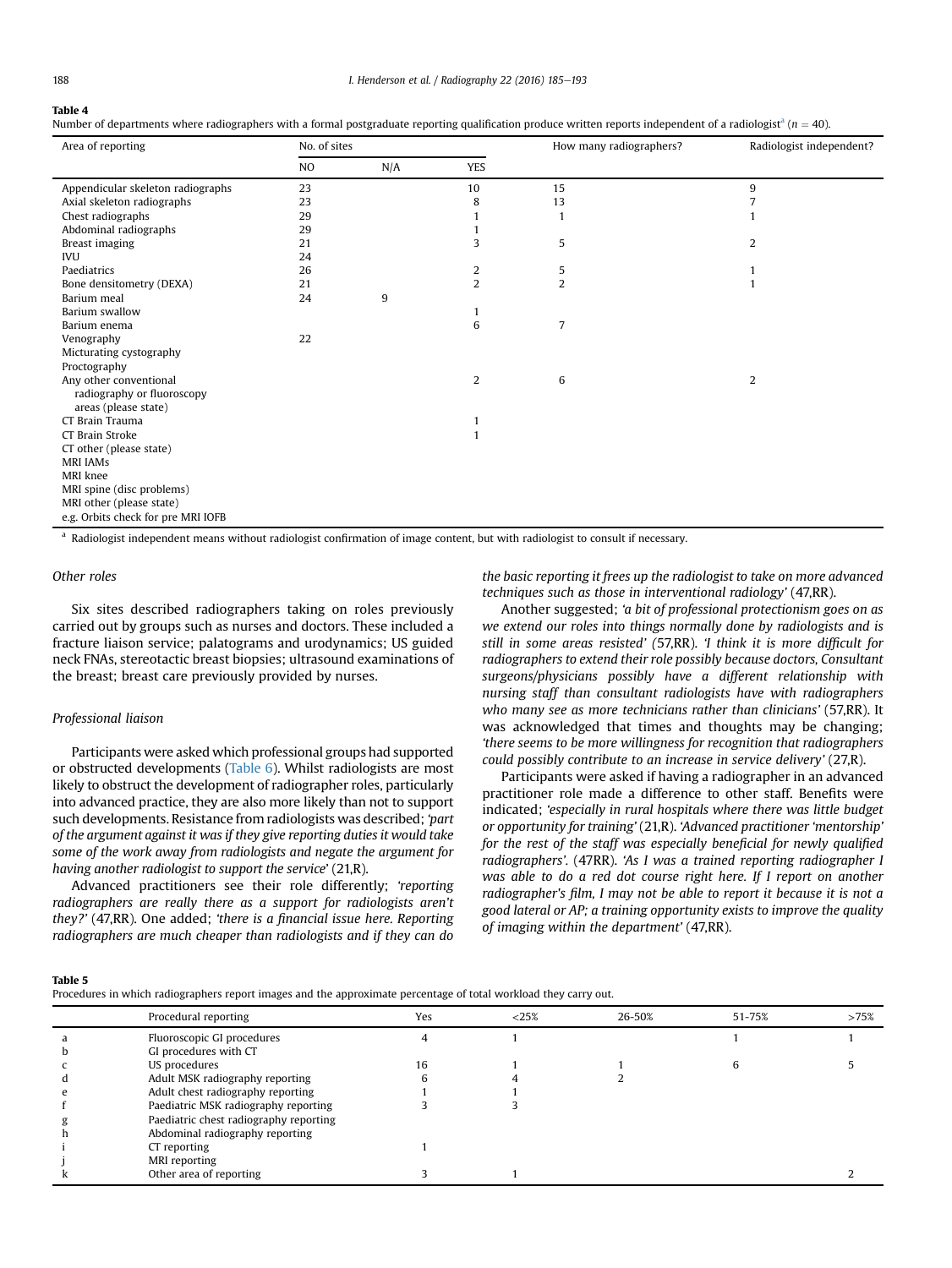#### <span id="page-4-0"></span>Table 6 Staff groups who promoted and/or obstructed extended and advanced practice for radiographers ( $n = 40$ ).

|                                | Radiographer | Radiologist | Local Dept manager | Health board manager | Other |
|--------------------------------|--------------|-------------|--------------------|----------------------|-------|
| <b>Extended scope practice</b> |              |             |                    |                      |       |
| Promoted                       | 18           |             | 10                 |                      |       |
| Obstructed                     |              |             |                    |                      |       |
| <b>Advanced practice</b>       |              |             |                    |                      |       |
| Promoted                       | 18           | 14          |                    |                      |       |
| Obstructed                     |              |             |                    |                      |       |
|                                |              |             |                    |                      |       |

It was stated that radiographers made a difference to service delivery 'clinicians here can make a definitive diagnosis without waiting for a radiologist report; our GP run hospital relies heavily on me giving a report' (47,RR).

# Four tier workforc[e8](#page-7-0)

## Assistant practitioners

40% ( $n = 16/40$ ) of sites employed assistant practitioners. Data relating to this role is not however included in this discussion.

## Practitioners

The greatest proportion of diagnostic radiographers is employed at practitioner level. Their numbers, bandings and duties carried out are described in Table 7. In respect of image commenting, seven sites provide this and four have future plans to implement.

## Advanced practitioners

Twenty five respondents described having advanced practitioners employed at band 6-8b ([Table 8](#page-5-0)). When asked if these radiographers held a postgraduate qualification one site said radiographers with this title were lead CT radiographers and another did not know if they had a postgraduate qualification.

Fishers exact test was employed to compare the implementation of advanced practice between urban and remote and rural sites. No significant difference was demonstrated ( $P = 0.761$ ).

Less than a third of skeletal reporting is non-A&E and there is a wide variation in the grading of the radiographers carrying this out. Interviewees noted; 'Some are carrying out advanced practice, but not being recognised or remunerated for it' (20,U). And; 'I am a very busy reporting radiographer, I am paid at a Band 6, it is really disheartening. This has been challenged, but still not resolved' (47,RR).

Variation in grading was attributed to two causes: There has been a big problem with Agenda for Change. It was supposed to look at the individual roles and reward people for the work they do not what their job title is. And; 'Affluent boards can afford to set their bandings high to attract and retain good staff while Boards who are strapped for cash under-band to keep their costs low (57,RR).

They also reported; 'despite training radiographers to carry out advanced roles  $-$  these are not currently used, as advanced practice is not written in their job description so they are not banded to carry out the duties, so we can't use their abilities' (57,RR).

## Consultant radiographers

Two respondents described having a Consultant radiographer; one in the field of trauma imaging and another in ultrasound. A breast imaging centre stated they had a radiographer 'carrying out the duties' of a consultant, but not so titled. These radiographers were employed at bandings 8b and 8c. A further two stated that to employ at this level was a strategic objective and the posts would be in the area of trauma imaging.

## Education and training

 $21\%$  ( $n = 8$ ) of respondents had a training budget specifically for radiographers. None had employed a radiographer within the past five years who possessed a postgraduate qualification in an advanced practice area that had been unable to use their skills. Two sites identified that they had trained radiographers to a postgraduate level and then were unable to use their skills. This was mainly due to issues of mentoring and supervision, and resistance from radiologists. It was not only the lack of a training budget that was problematic; 'there is never enough money for backfill' (57,RR). This comment was echoed on a number of occasions; 'limited budget and no backfill' (21,RR).

#### Access to education and training

Respondents were asked to describe how radiographers accessed post qualifying training to support advanced practice ([Table 9\)](#page-5-0). Additional means were also given including use of professional journals and professional update courses. In addition to formal education through the higher education sector, the predominant sources of training are e-based or in-house.

#### Barriers to education and training

Barriers participation in post qualifying training [\(Table 10\)](#page-5-0) are mixed. Although budget, backfill and pay protection issues are most

#### Table 7

Tasks carried out by radiographers at practitioner level.

| Practitioners as defined by the Society of radiographers (UK) 4-tiered career framework |                |            |        |                 |                                 |  |  |  |  |
|-----------------------------------------------------------------------------------------|----------------|------------|--------|-----------------|---------------------------------|--|--|--|--|
| Radiographers participating in the following<br>radiographic practices                  | N <sub>O</sub> | <b>YES</b> | Number | AfC banding     | If no, have plans to implement? |  |  |  |  |
| a) Red dot scheme                                                                       |                | 31         | 185    | Band 5-8a       |                                 |  |  |  |  |
| b) Initial commenting                                                                   |                |            | 21     | Band 5-8a       |                                 |  |  |  |  |
| c) Routine rotation into CT                                                             | 13             | 13         | 111    | <b>Band 5-8</b> | No                              |  |  |  |  |
| d) Routine rotation into MRI                                                            | 21             |            | 15     | <b>Band 6-7</b> | No                              |  |  |  |  |
| e) Intravenous cannulation                                                              | 14             | 13         | 88     | <b>Band 5-8</b> | No                              |  |  |  |  |
| f) Fluoroscopic examinations such as ERCP's                                             | 16             | 9          | 62     | Band 5-8a       | No                              |  |  |  |  |
| g) Other: DEXA (no details provided)                                                    |                |            |        |                 |                                 |  |  |  |  |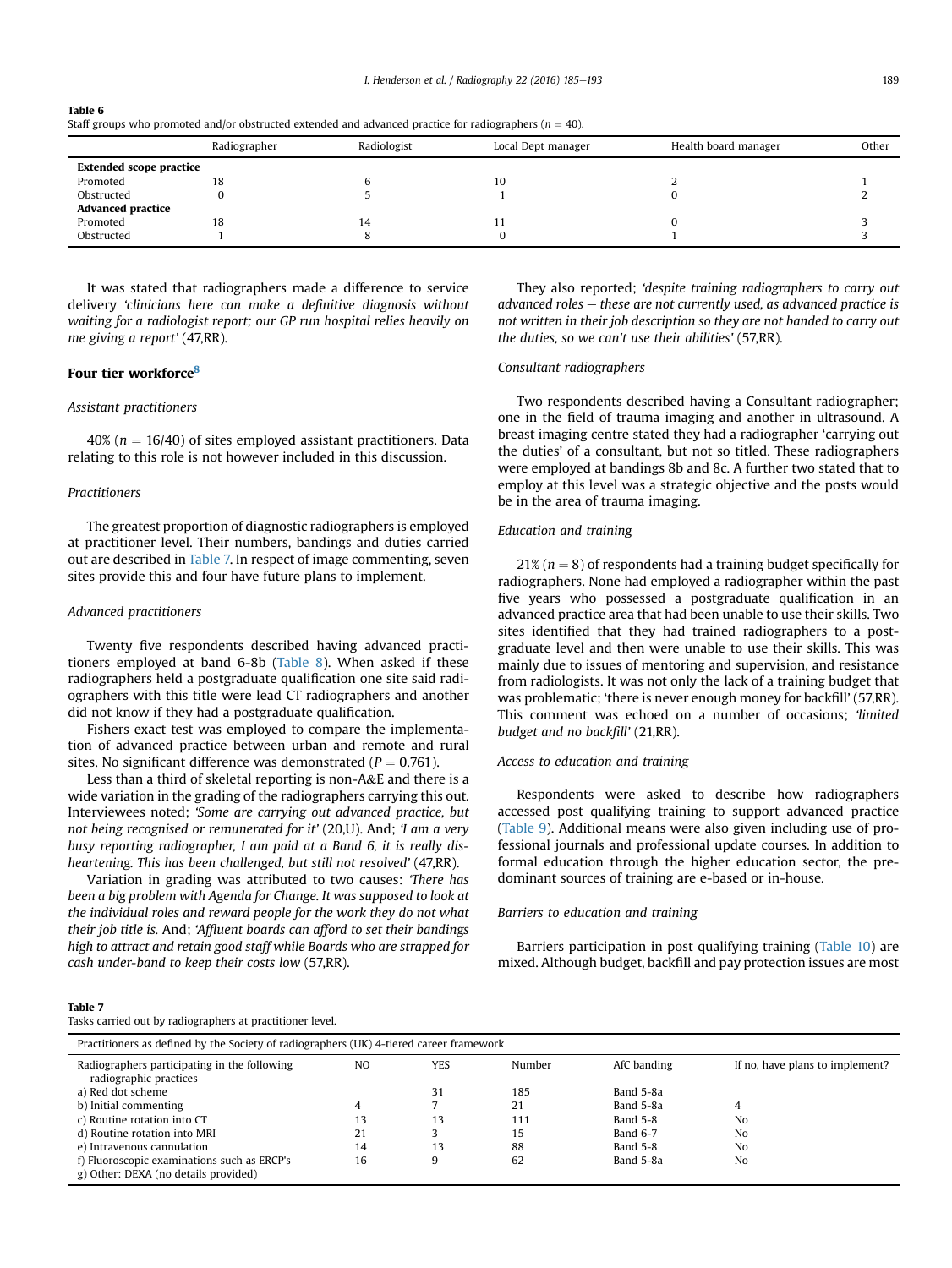<span id="page-5-0"></span>Radiographers at advanced practitioner LEVEL were reported as carrying out the following tasks.

Advanced practitioners as defined by the society of radiographers (UK) 4-tiered career framework

| $n$ and $n$ are the contracted by the society of famographers (OK) $\tau$ there a called framework |                |     |        |             |
|----------------------------------------------------------------------------------------------------|----------------|-----|--------|-------------|
| Areas of advanced radiographic practice in which they work                                         | N <sub>0</sub> | Yes | Number | AfC banding |
| a) Trauma imaging                                                                                  |                |     | 32     | $6-8b$      |
| b) Gastro-intestinal imaging                                                                       |                | 6   |        | $7-8b$      |
| c) General diagnostic ultrasound                                                                   |                | 12  | 30     | $7-8a$      |
| $d)$ CT                                                                                            |                | 8   | 21     | $6-8b$      |
| e) MRI                                                                                             |                |     |        | $6 - 7$     |
| f) Breast imaging                                                                                  |                |     | 12     | $6-8a$      |
| g) Interventional procedures                                                                       |                |     |        |             |
| h) Other: DEXA (no details provided)                                                               |                |     |        |             |
| Advanced practitioners reporting images in the following areas of practice                         | N <sub>0</sub> | Yes | Number | AfC banding |
| a) Reporting of appendicular skeletal images (A&E referred)                                        | 10             |     | 12     | $6 - 7$     |
| b) Reporting of axial skeletal images (A&E referred)                                               | 11             |     | 10     | $6 - 7$     |
| c) Reporting of chest images (A&E referred)                                                        | 16             |     |        |             |
| d) Reporting of abdominal images (A&E referred)                                                    | 17             |     |        |             |
| e) Reporting of appendicular skeletal images (non-A&E)                                             | 15             |     |        |             |
| f) Reporting of axial skeletal images (non-A&E)                                                    | 15             |     |        |             |
| g) Reporting of chest images (non-A&E)                                                             | 16             |     |        |             |
| h) Reporting of abdominal images (non-A&E)                                                         | 17             |     |        |             |
| i) Reporting of CT images                                                                          | 14             |     |        |             |
| j) Reporting of ultrasound images                                                                  |                | 15  | 23     | $7-8a$      |
| k) Reporting of fluoroscopy images                                                                 | 10             | 6   |        | $7-8a$      |
| l) Reporting of MRI images                                                                         | 14             |     |        |             |
| m) Reporting of breast images                                                                      | 14             |     |        |             |
| n) Other: DEXA                                                                                     |                |     |        |             |

significant, there is a fairly even spread in other categories. Notably however are difficulties associated with lack of interest, lack of support from radiologists and 'mismatch' with the service model. Rural or community location of sites, mixed support for radiographers for certain areas of extended or advanced practice and low staff morale were also identified. Three sites had withdrawn advanced practice after implementation. This was due to prioritisation of radiologist training needs; fall in demand for relevant examinations and replacing a reporting radiographer at retirement with a radiologist.

## Departmental CPD

Respondents described the CPD activities available for staff in their departments ([Table 11\)](#page-6-0). The role of staff meetings in providing development is notable along with study day participation and inhouse delivery. Also common were practice audits and use of e-Learning for Healthcare. Journal clubs and participation in research showed least uptake. Fifteen sites included assistant practitioners in their CPD sessions.

## Service delivery

## Provision of image reporting

Eight respondents (21%) contracted with an external company to provide reporting. These included conventional imaging  $(n = 5)$ ; MRI ( $n = 1$ ); general CT ( $n = 1$ ) and head CT ( $n = 1$ ).

#### Table 9

Sources of post-qualification education to support advanced practice.

| Method of education                              | Yes | N٥ | Don't know |
|--------------------------------------------------|-----|----|------------|
| a) In house                                      | 23  |    |            |
| b) University attendance                         | 23  | 6  |            |
| c) University e-learning                         | 14  |    | 6          |
| d) Independent education sector                  | 4   | 12 | 6          |
| e) College of Radiographers e-learning           | 18  | 5  | 5          |
| f) NHS e learning for healthcare imaging modules | 18  | 5  | 4          |
| g) Independent e-learning                        | 5   |    | 6          |

## Unreported images

Four sites had images unreported that should have received a report within a clinically appropriate timeframe. These included OPTs, operative cholangiograms, and some conventional images. Respondents were asked if areas of referral existed where it was formally agreed that certain images could be left unreported. Respondents identified dental images ( $n = 3$ ); orthopaedic images with orthopaedic surgeons interpreting follow up images ( $n = 1$ ); conventional imaging ( $n = 1$ ) and intra-operative imaging interpreted by an attending consultant  $(n = 1)$ .

# Waiting times

The patients' wait from referral to examination ([Table 12\)](#page-6-0) indicates that the majority of examinations are undertaken within two weeks of referral, whether from GP or clinic. Waits for ultrasound, CT and MRI examinations are significantly longer in a number of sites with some waits of up to nine weeks.

The wait from examination to report [\(Table 13](#page-7-0)) identifies a high number of sites in which the time taken for report turnaround is in excess of a week, with some taking up to nine weeks.

It should be noted that this data provides only a snapshot in time and therefore may be subject to some variation.

#### Table 10

Barriers to post-qualification education as described by responders (NB: Respondents were not limited to one statement).

| Barrier                                      | Yes | N٥            |
|----------------------------------------------|-----|---------------|
| a) Lack of supervisors or mentors            | 16  | 8             |
| b) Lack of training budget                   | 23  |               |
| c) Problems with backfilling post            | 27  | $\mathcal{D}$ |
| d) Access to courses                         | 15  | 9             |
| e) Non-relevant content                      | 10  |               |
| f) Lack of interest by radiographers         | 12  | 13            |
| g) Lack of support from radiologists         | 16  |               |
| h) Does not fit with radiology service model | 16  |               |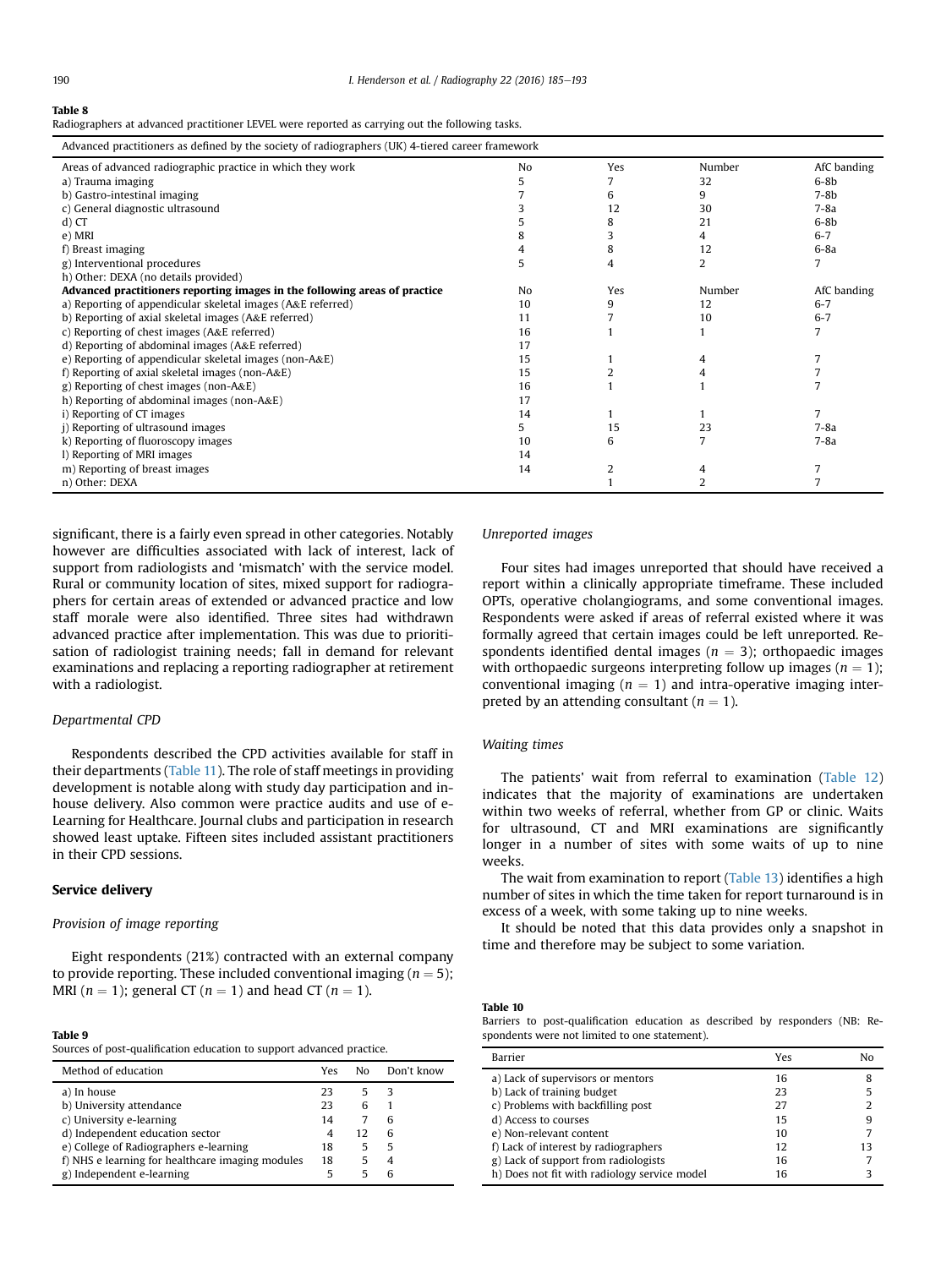<span id="page-6-0"></span>Availability of CPD activities to radiographers in Departments (NB: Respondents were not limited to one statement).

| Type of CPD activity                                                | Yes | N٥ |
|---------------------------------------------------------------------|-----|----|
| a) Staff meetings                                                   | 34  | 6  |
| b) Journal Clubs                                                    |     | 24 |
| c) Evidence based practice sessions to review                       | 13  | 15 |
| department approaches                                               |     |    |
| d) External study day attendance                                    | 34  | 4  |
| e) External award based course attendance                           | 17  | 10 |
| f) Participation in multidisciplinary team meetings                 | 19  | 12 |
| g) Practice audits                                                  | 30  | հ  |
| h) In house teaching sessions                                       | 32  |    |
| i) NHS e learning for health imaging modules                        | 29  | 3  |
| <i>i</i> ) Participate in research leading to paper or presentation | 9   | 15 |

## The future

There was an optimistic feel about the future of extended/ advanced practice in Scotland. In general; 'we just have to keep on knocking on doors and hopefully we will have someone with advanced skills in this department in the near future' (123,RR). The National Delivery Plan<sup>27</sup> was described; 'as focussing the mind' (21,R) and has potential in providing funding for training radiographers in reporting, but a reservation was voiced; 'we can't all of a sudden introduce this without the planning behind it. I would reckon it takes 3-4 years for a radiographer to be fully trained in reporting' (20,U).

It was suggested that newly qualified radiographers see their future differently; 'Radiography staff are changing … they are not content to stay in the same job … they want to expand their knowledge and skills in the profession and see what else they can do with their knowledge' (47,RR).

Participants from remote hospitals described problems with IT across Health Boards hindering a joined up imaging service; 'we have separate referral systems and although we are all PACS, we don't see their referral proforma or their reports' (47,RR).

## Discussion

The results present a diverse and sometimes contradictory picture of practice across the sample and some of the messages probably align with common assumption. The scenario is one of variable activity and recognition for that activity. There are pockets of quite specialised practice, although a number of these appear to be on a very limited scale. The general sense is one of inconsistent implementation geographically, despite a fairly consistent message in health policy terms. No significant difference was demonstrated

in the introduction of extended/advanced practice between urban and remote and rural sites.

# Practice

The development of radiographer roles shows predictable patterns with high levels of participation in areas such as IV injection or audit. Image abnormality flagging is common, however implementation of initial image commenting is not as widespread as might have been expected, given the lack of 'technical' controversy.

In conventional imaging there is evident development of roles where reporting of skeletal imaging occurs in a wide range of settings. It is notable that a considerable majority of this is A&E, with non-A&E forming less than 33% of the whole.

An additional feature is the variation of AfC bandings demonstrated for reporting radiographers. Notable is the number of reporting radiographers at AfC band 6, despite the definition of reporting as an advanced practice by the professional body. $8$  This may reflect the fiscal pressures in the environment, however it may act as a disincentive.

#### Barriers

The barriers to evolving roles are multi-faceted. Fiscal pressures restrict developments in a number of ways including frequently, the lack of training budget. In addition, there are issues associated with access to postgraduate training, many of which are related to geography despite the availability of e-learning postgraduate courses with no requirement for attendance.

Professional resistance to change or protectionism, is apparent across a range of healthcare disciplines where workforce change is being advocated. It cannot be ignored that one of the major barriers is the lack of support, or indeed direct opposition to change from other professionals, most notably the radiology profession. In addition to reported resistance, it is interesting to note that there is also evidence of a conflict in priorities where it is seen that the perceived training needs of radiologists may impact on the implementation of radiographer reporting and in one instance a retiring radiographer replaced by a radiologist, presumably at extra cost.

One interviewee suggested that in radiography, the relationship between radiographers and radiologists may be different. There may be historical reasons for this, though technically there is no rationale for a group of professionals to claim rights over the practice of another.

#### Table 12

Approximate waiting time from referral to examination of non-emergency or cancer related cases (NB: Not all participants provided data).

|                    | GP referral |            |                | Clinic referral |  |     |
|--------------------|-------------|------------|----------------|-----------------|--|-----|
|                    | Radiography | General US | Barium studies | General US      |  | MRI |
| Immediate/same day |             |            |                |                 |  |     |
| Walk in service    |             |            |                |                 |  |     |
| $<$ 1 week         |             |            |                |                 |  |     |
| $1-2$ week         |             |            |                |                 |  |     |
| $2-3$ weeks        |             |            |                |                 |  |     |
| 3-4 weeks          |             |            |                |                 |  |     |
| >4 weeks           |             |            |                |                 |  |     |
| Other              |             |            |                |                 |  |     |

Range 5-9 weeks.

Range 7-9 weeks.

Range 7-8 weeks.

Range 8-9 weeks.

Range 8-9 weeks.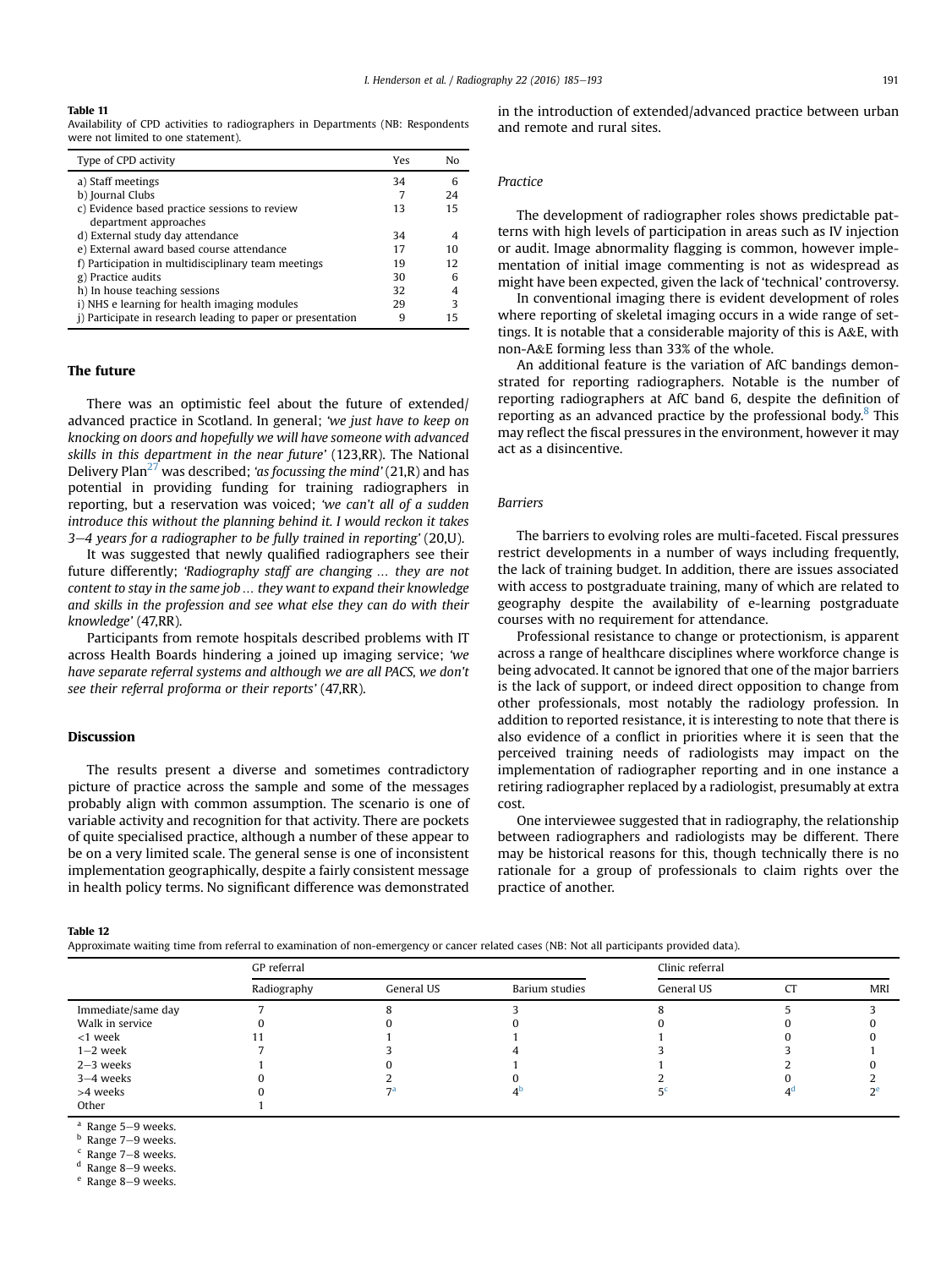<span id="page-7-0"></span>Approximate waiting time for report return to referrers for non-emergency or cancer related referrals (NB: Not all participants provided data).

|                    | GP referral |            |                | Clinic referral |    |     |
|--------------------|-------------|------------|----------------|-----------------|----|-----|
|                    | Radiography | General US | Barium studies | General US      | CT | MRI |
| Immediate/same day |             |            |                |                 |    |     |
| Walk in service    |             |            |                |                 |    |     |
| $<$ 1 week         |             |            |                |                 |    |     |
| $1-2$ week         |             |            |                |                 |    |     |
| $2-3$ weeks        |             |            |                |                 |    |     |
| $3-4$ weeks        |             |            |                |                 |    |     |
| >4 weeks           |             |            |                |                 |    |     |
| Other              |             |            |                |                 |    |     |

 $a$  Range 7–9 weeks.

 $<sup>b</sup>$  Range 4–8 weeks.</sup>

 $c$  Range 6-8 weeks.

 $d$  Range 4-8 weeks.

 $e$  Range 7–8 weeks.

 $f$  Range 8-9 weeks.

#### Education

Prevalent sources of training are in-house, study day and university provided options. It is significant that e-learning programmes are also commonly in use. In the case of university based education, postgraduate award bearing courses are significant, providing transferable qualifications not attainable through other means. Strategies to support professional development are variable and the relatively low incidence of research activity is notable, though the opportunities to initiate and pursue meaningful research are inevitably limited by opportunity in many locations. Journal clubs also appear to be less popular which raises the question of whether this may be an indication of perceived relevance to clinical practice.

## Service delivery

There are a number of features influencing service delivery. Notably, waiting times for both examinations and reports where it is seen that there are waits of up to nine weeks for some examinations, failing to comply with the Scottish Government's standard of six weeks for Barium studies, CT and MRI scans.<sup>[18](#page-8-0)</sup> For report turnaround, the picture is perhaps even more disturbing. Considered in the wider sense, it is evident that in some cases, waiting times for examinations are excessive and the return of reports compromises the diagnostic value of many examinations.

These data indicate anomalies in service delivery that could be related to resourcing or workforce deployment, leading back to the issue of staffing and skill mix. In 2014 the Royal College of Radiologists (RCR) identified a shortage of radiologists in England and the same situation seems evident in Scotland.<sup>[28](#page-8-0)</sup> The RCR paper describes a means for developing a new service model which acknowledges that 'reporting of some images by radiographers is already an established part of service in most UK radiology departments'. Read in conjunction with the College of Radiographers (CoR)/RCR 'team working' document of 2012,<sup>16</sup> this should be seen as encouraging to both radiographers and radiologists in highlighting what can be achieved if both work together to improve service delivery. Notably, at the CoR Managers Conference in 2015 Cavanagh, a radiologist, stated that radiographers should be reporting on all conventional images (reported in Synergy magazine, June 2015).

## Conclusion

This is the first study carried out to identify the spectrum of diagnostic radiographic practice across Scotland. Limitations are acknowledged related to response rate and some aspects of how data was returned. The quantitative and qualitative elements together however, provide a useful profile of activity, perspectives and practices across Scotland.

The primary messages are:

Implementation of advanced and extended scope roles is variable and compared with Price et al., $13$  Scotland continues to lag significantly behind much of England.

The predominant extended role is conventional image report-ing. In the context of practice in England<sup>[13](#page-8-0)</sup> the potential to develop into more specialist roles remains to a significant extent untapped.

Barriers to development are often fiscal or workforce related, however access to appropriate training is also an issue, both geographically and in terms of suitable courses. Additionally, despite the findings of Forsyth and Robertson, $15$  the radiological community is ambivalent in its support of radiographers, in cases exerting undue influence over the deployment of radiographers.

Nevertheless, change is occurring and there is evident optimism for the future amongst many respondents, though the rate of change will be linked to changing attitudes and the changing clinical environment.

## Conflicts of interest statement

None

#### Acknowledgements

The authors would like to acknowledge the cooperation and efforts of those who took part in the study and funding from the College of Radiographers Industry Partnership (CoRIPS) grant number 080 that enabled this work to take place.

## References

- 1. [Shanks SC. The duties of radiographers in special radiological examinations.](http://refhub.elsevier.com/S1078-8174(15)00138-8/sref1) [Radiography](http://refhub.elsevier.com/S1078-8174(15)00138-8/sref1) 1965;31:172.
- 2. [Manners AR. Must radiologists do all the reporting?](http://refhub.elsevier.com/S1078-8174(15)00138-8/sref2) BJR 1976;49:97.
- 3. College Of Radiographers. [Reporting by radiographers: a vision paper](http://refhub.elsevier.com/S1078-8174(15)00138-8/sref3). 1997. CoR. 4. [Price RC, Le Masurier SB. Longitudinal changes in extended roles in radiog-](http://refhub.elsevier.com/S1078-8174(15)00138-8/sref4)
- [raphy: a new perspective.](http://refhub.elsevier.com/S1078-8174(15)00138-8/sref4) Radiography 2007;13(1):18. 5. College of Radiographers. [Medical image interpretation and clinical reporting by](http://refhub.elsevier.com/S1078-8174(15)00138-8/sref5) [non-radiologists: the role of the radiographer](http://refhub.elsevier.com/S1078-8174(15)00138-8/sref5). 2006. CoR.
- 6. College of Radiographers. [A strategy for the education and professional devel](http://refhub.elsevier.com/S1078-8174(15)00138-8/sref6)[opment of radiographers](http://refhub.elsevier.com/S1078-8174(15)00138-8/sref6). 2002. CoR.
- 7. [Woodford AJ. An investigation of the impact/potential impact of a four-tier](http://refhub.elsevier.com/S1078-8174(15)00138-8/sref7) [profession on the practice of radiography: a literature review.](http://refhub.elsevier.com/S1078-8174(15)00138-8/sref7) Radiography [2006;](http://refhub.elsevier.com/S1078-8174(15)00138-8/sref7)12:318.
- 8. College of Radiographers. [Education and career framework for the radiography](http://refhub.elsevier.com/S1078-8174(15)00138-8/sref8) workforce[. 2013. CoR.](http://refhub.elsevier.com/S1078-8174(15)00138-8/sref8)
- 9. College of Radiographers. [Role development revisited: the research evidence](http://refhub.elsevier.com/S1078-8174(15)00138-8/sref9). [2003. CoR](http://refhub.elsevier.com/S1078-8174(15)00138-8/sref9).